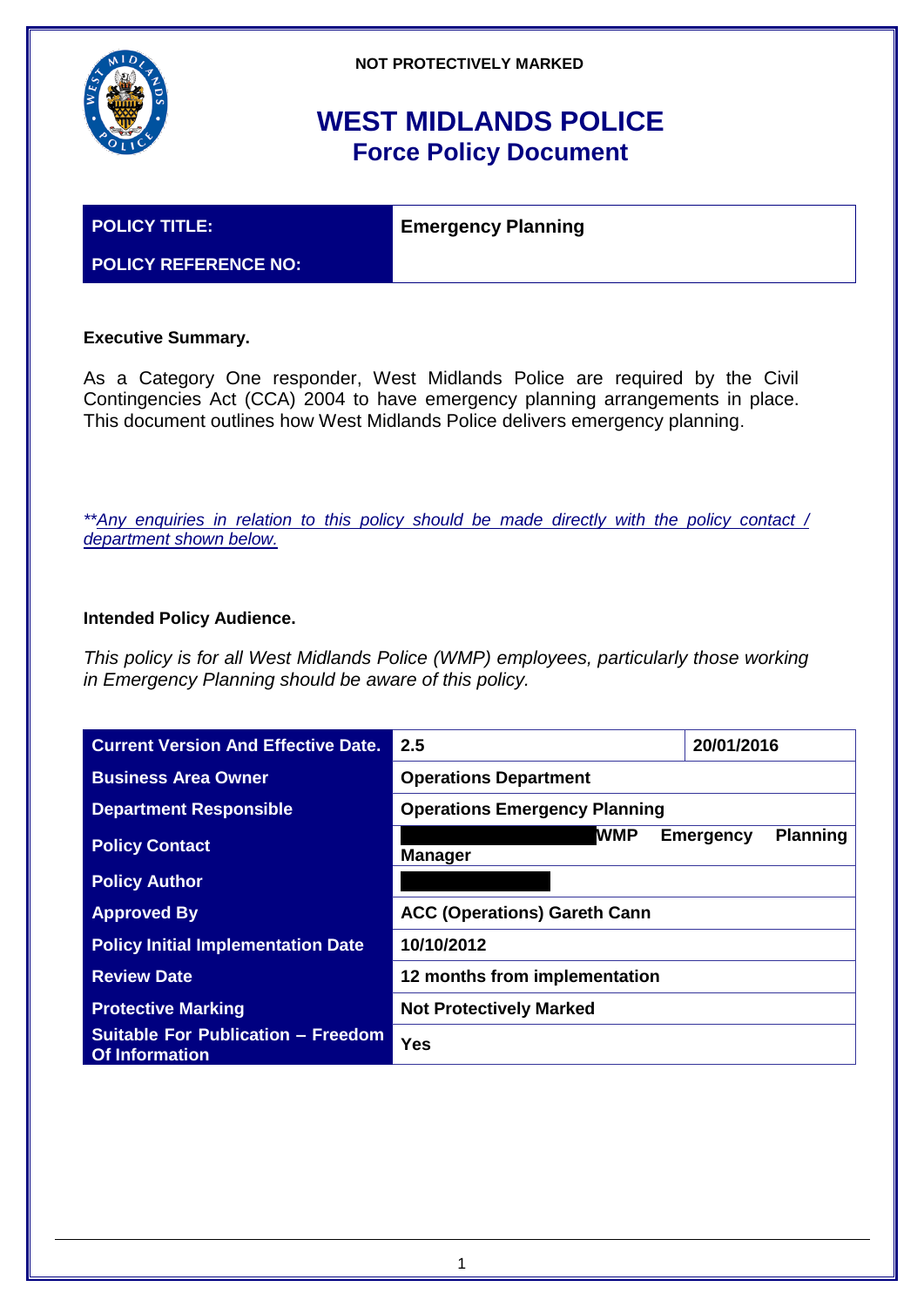#### **Supporting Documents**

- Civil Contingencies Act 2004
- Emergency Preparedness: Statutory Guidance on Civil Contingencies Act 2004
- Emergency Response and Recovery: Non-Statutory Guidance on Civil Contingencies Act 2004
- National Risk Assessment (Official Sensitive and Secret)
- West Midland Police Business Continuity Strategy
- Code of Ethics [\(http://www.college.police.uk/docs/Code\\_of\\_Ethics.pdf\)](http://www.college.police.uk/docs/Code_of_Ethics.pdf)

## **Evidence Based Research**

Full supporting documentation and evidence of consultation in relation to this policy including that of any version changes for implementation and review, are held with the Force Policy Co-ordinator including that of the authorised original Command Team papers.

**Please Note.**

**PRINTED VERSIONS SHOULD NOT BE RELIED UPON. THE MOST UPTO DATE VERSION OF ANY POLICY OR DIRECTIVE CAN BE FOUND ON THE EQUIP DATABASE ON THE INTRANET.**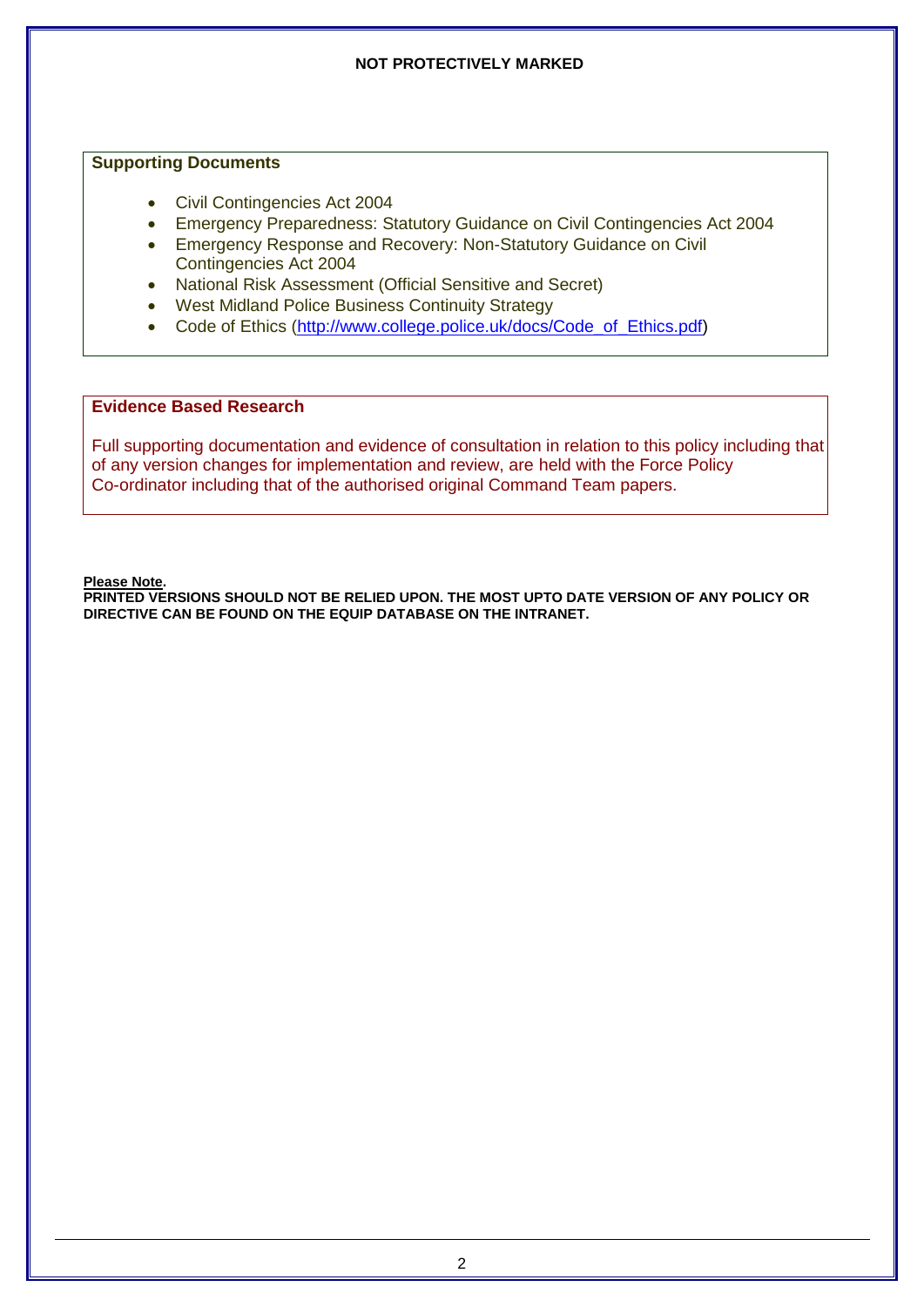#### **Force Diversity Vision Statement and Values**

"Maximise the potential of people from all backgrounds through a culture of fairness and inclusion to deliver the best service for our communities"

"All members of the public and communities we serve, all police officers, special constables and police staff members shall receive equal and fair treatment regardless of, age, disability, sex, race, gender reassignment, religion/belief, sexual orientation, marriage/civil partnership and pregnancy/maternity. If you consider this policy could be improved for any of these groups please raise with the author of the policy without delay."

## **Code of Ethics**

West Midlands Police is committed to ensuring that the Code of Ethics is not simply another piece of paper, poster or laminate, but is at the heart of every policy, procedure, decision and action in policing.

The Code of Ethics is about self-awareness, ensuring that everyone in policing feels able to always do the right thing and is confident to challenge colleagues irrespective of their rank, role or position

Every single person working in West Midlands Police is expected to adopt and adhere to the principles and standards set out in the Code.

The main purpose of the Code of Ethics is to be a guide to "good" policing, not something to punish "poor" policing.

The Code describes nine principles and ten standards of behaviour that sets and defines the exemplary standards expected of everyone who works in policing.

Please see [http://www.college.police.uk/docs/Code\\_of\\_Ethics.pdf](http://www.college.police.uk/docs/Code_of_Ethics.pdf) for further details.

The policy contained in this document seeks to build upon the overarching principles within the Code to further support people in the organization to do the right thing.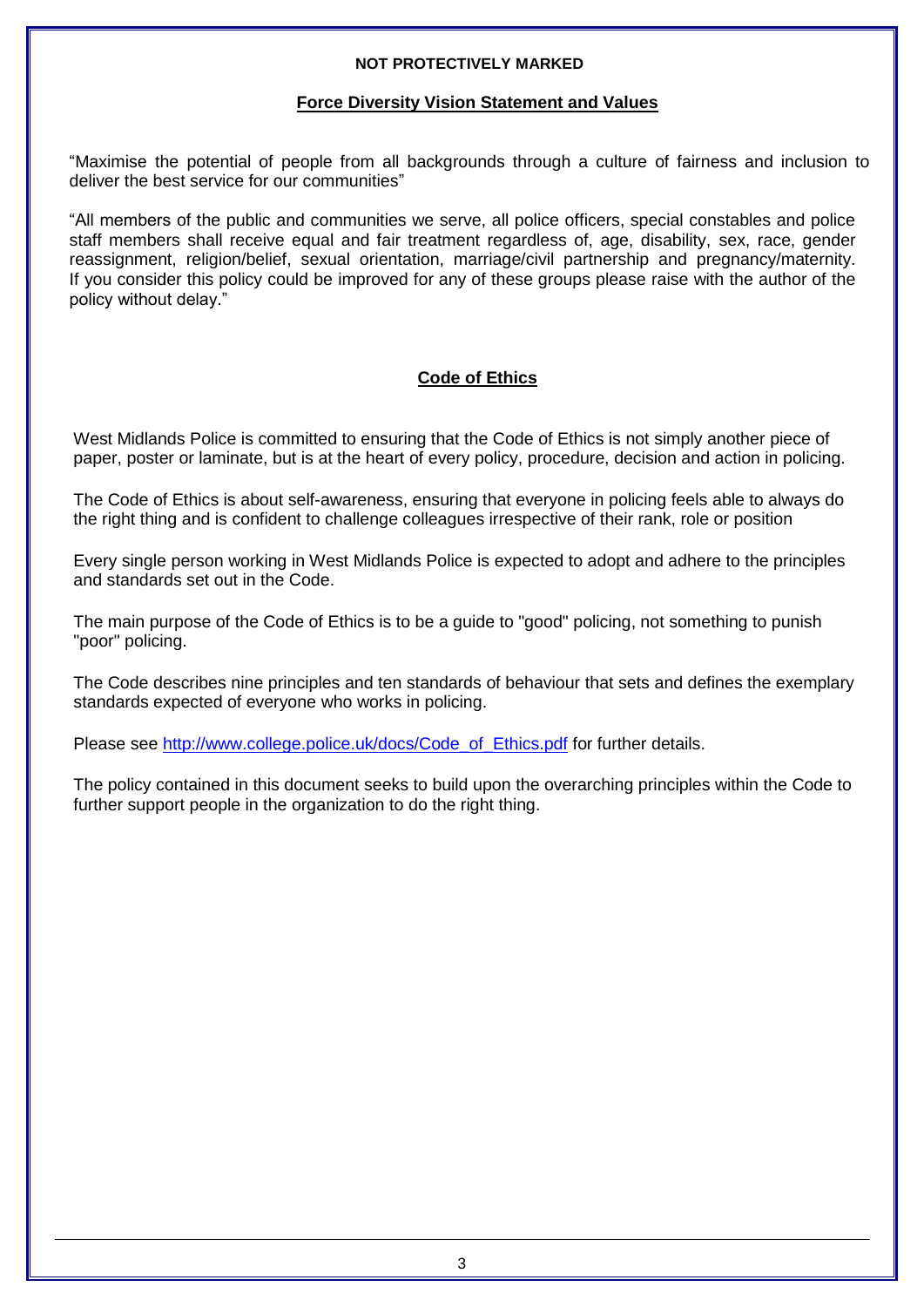## **CONTENTS**

| 1.       |                                                                   |  |
|----------|-------------------------------------------------------------------|--|
|          |                                                                   |  |
|          |                                                                   |  |
|          |                                                                   |  |
|          |                                                                   |  |
| 2.       |                                                                   |  |
|          |                                                                   |  |
|          |                                                                   |  |
| 3.       |                                                                   |  |
|          |                                                                   |  |
|          | Generations of Plans, policies and Guidance Documentation 6       |  |
|          |                                                                   |  |
|          |                                                                   |  |
|          |                                                                   |  |
|          |                                                                   |  |
|          |                                                                   |  |
|          |                                                                   |  |
|          |                                                                   |  |
| 4.       |                                                                   |  |
|          |                                                                   |  |
|          |                                                                   |  |
|          |                                                                   |  |
| 5.       |                                                                   |  |
|          |                                                                   |  |
|          |                                                                   |  |
|          |                                                                   |  |
|          |                                                                   |  |
|          | Multi-Agency Emergency Services Unit (MAESU)  Error! Bookmark not |  |
| defined. |                                                                   |  |
|          |                                                                   |  |
| 6.       | PLAN PROMOTION, DISTRIBUTION & MARKETING.  10                     |  |
|          |                                                                   |  |
| 7.       |                                                                   |  |
| 8.       |                                                                   |  |
| 9.       | POLICY PROMOTION / DISTRIBUTION & MARKETING.  11                  |  |
| 10.      | <b>REVIEW</b>                                                     |  |
| 11.      |                                                                   |  |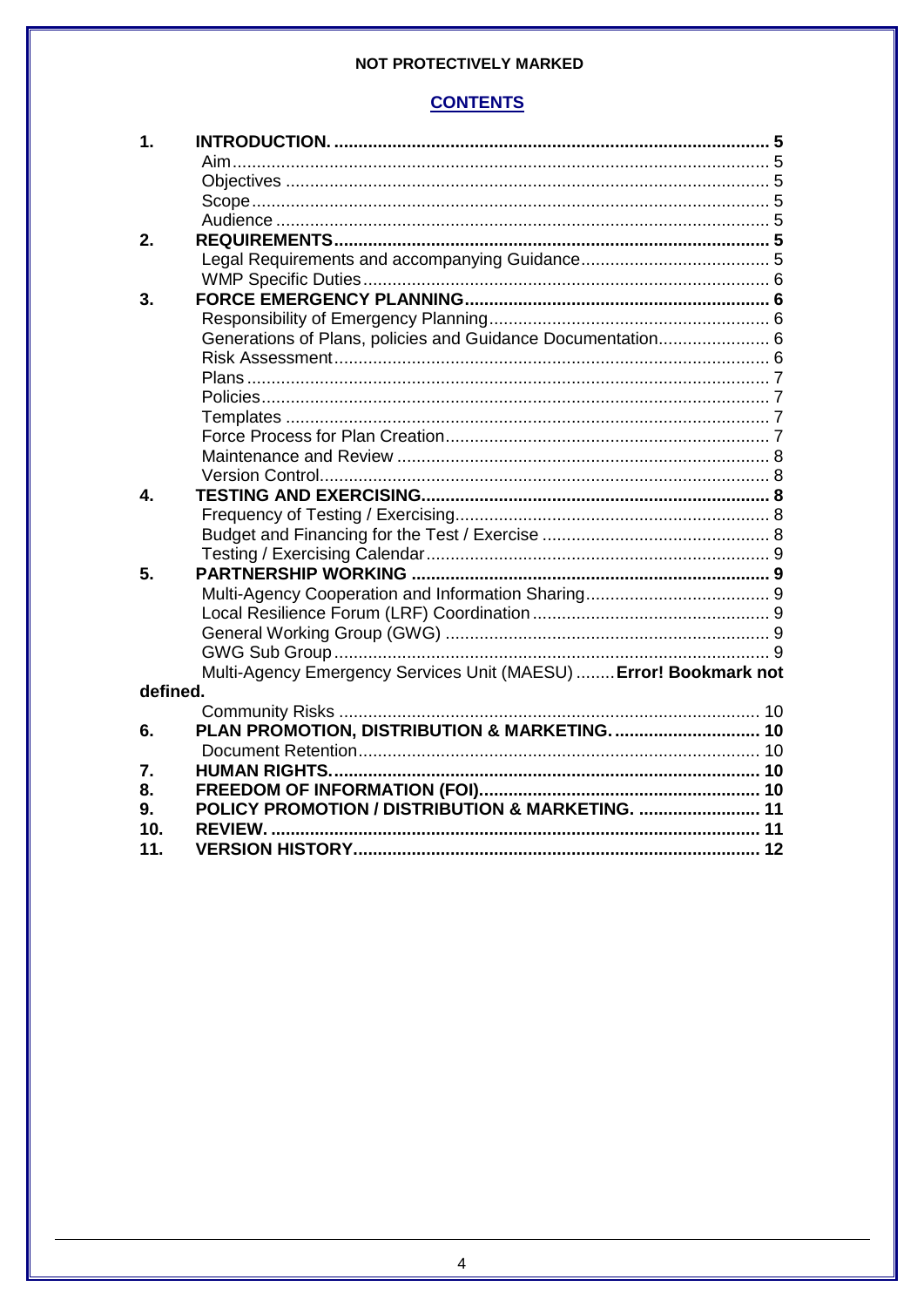#### <span id="page-4-0"></span>**1. INTRODUCTION.**

#### <span id="page-4-1"></span>**Aim**

1.1 This policy gives a framework for West Midlands Police (WMP) to meet the statutory requirements under the Civil Contingencies Act (2004) in its delivery of Emergency Planning.

#### <span id="page-4-2"></span>**Objectives**

- Outline the legal requirements of Emergency Planning specifically relating to WMP strategic aims and force values;
- A framework of Emergency Planning process shall be given to which WMP shall meet its statutory duties;
- Outline the process of training and exercising of plans;
- To outline how WMP shall meet requirements in partnership working with both category one and two responders whilst promoting best practice.

#### <span id="page-4-3"></span>**Scope**

- 1.2 This policy is aimed at those individuals tasked with producing emergency plans to prepare response to the hazards and threats as identified in the National Risk Assessment.
- 1.3 This policy is aimed at an "Emergency" as defined in Part 1 of the Civil Contingencies Act as follows:

*'an event or situation which threatens serious damage to human welfare in a place in the UK, the environment of a place in the UK, or war or terrorism which threatens serious damage to the security of the UK.'*

#### <span id="page-4-4"></span>**Audience**

1.4 This policy has been created to support those who are directly involved in Emergency Planning and as a reference for all WMP employees.

#### <span id="page-4-5"></span>**2. REQUIREMENTS**

#### <span id="page-4-6"></span>**Legal Requirements and accompanying Guidance**

- 2.1 WMP is a Category 1 responder under the CCA. This Act places six specific duties to which WMP must abide by. These being:
	- Risk Assessment;
	- Emergency Planning;
	- Maintaining public awareness and arrangements to warn and inform;
	- Advise the public;
	- Co-operation;
	- Information sharing.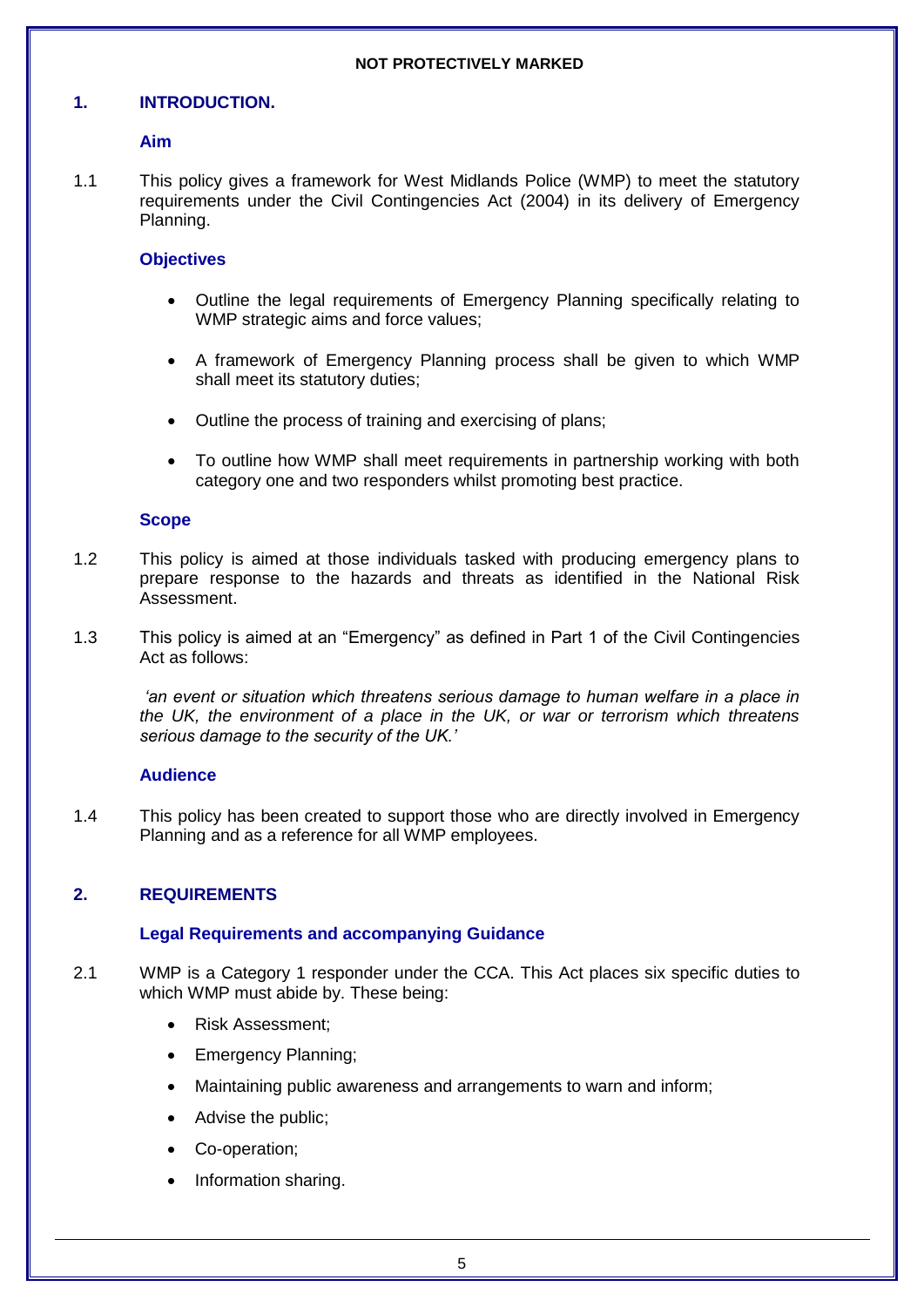2.2 Statutory guidance is detailed in Emergency Preparedness 2005 on how WMP is to comply.

#### <span id="page-5-0"></span>**WMP Specific Duties**

- 2.3 WMP shall achieve its Emergency Planning duties through completing the following specific activities:
	- Follow the Risk Assessment Framework<sup>1</sup> as outlined by the National Guidance;
	- Create and maintain emergency plans and other documents to reduce/control/mitigate the effects of an emergency<sup>2</sup>;
	- Warn and inform the public about associated risks;
	- Share information with other Category 1 and 2 responders, and also the voluntary sector and local responders who do not fall into these categories;
	- Carry out tests / exercises of plans to test their validity;
	- Ensure, as far as reasonably practical, appropriate training for the organisation to enable an efficient response to emergencies;
	- Publish all plans as appropriate for other responder's attention:
	- Provide opportunities to promote best practice and organisational learning to better WMP emergency planning processes.

#### <span id="page-5-1"></span>**3. FORCE EMERGENCY PLANNING**

#### <span id="page-5-2"></span>**Responsibility of Emergency Planning**

- 3.1 Within WMP the overall responsibility for emergency planning falls under the portfolio of the Assistant Chief Constable (ACC) (Operations).
- 3.2 The Head of Operations oversees Operations Emergency Planning (Ops EP) under the ACC Operations portfolio. Ops EP ensure WMP are able to meet their civil protection duties as a Category 1 responder.
- 3.3 Ops EP produce force level plans and exercises and work with Local LPU planners to advise on site specific local planning arrangements for consistency.
- 3.4 Within WMP, the LPU planning function holds a responsibility to alert the Emergency Planning Manager<sup>3</sup> of any local civil protection projects / issues. LPUs shall also assist Ops EP in any projects at their local level as necessary.

#### <span id="page-5-3"></span>**Generations of Plans, policies and Guidance Documentation**

<span id="page-5-4"></span>**Risk Assessment**

1

<sup>1</sup> Emergency Preparedness', Chapter 4 'Local Responder Risk Assessment Duty' (As revised March 2012) HM Government Statutory Guidance

<sup>&</sup>lt;sup>2</sup> See scope for definition of emergency this policy is based on

<sup>3</sup> Details can be found on blue pages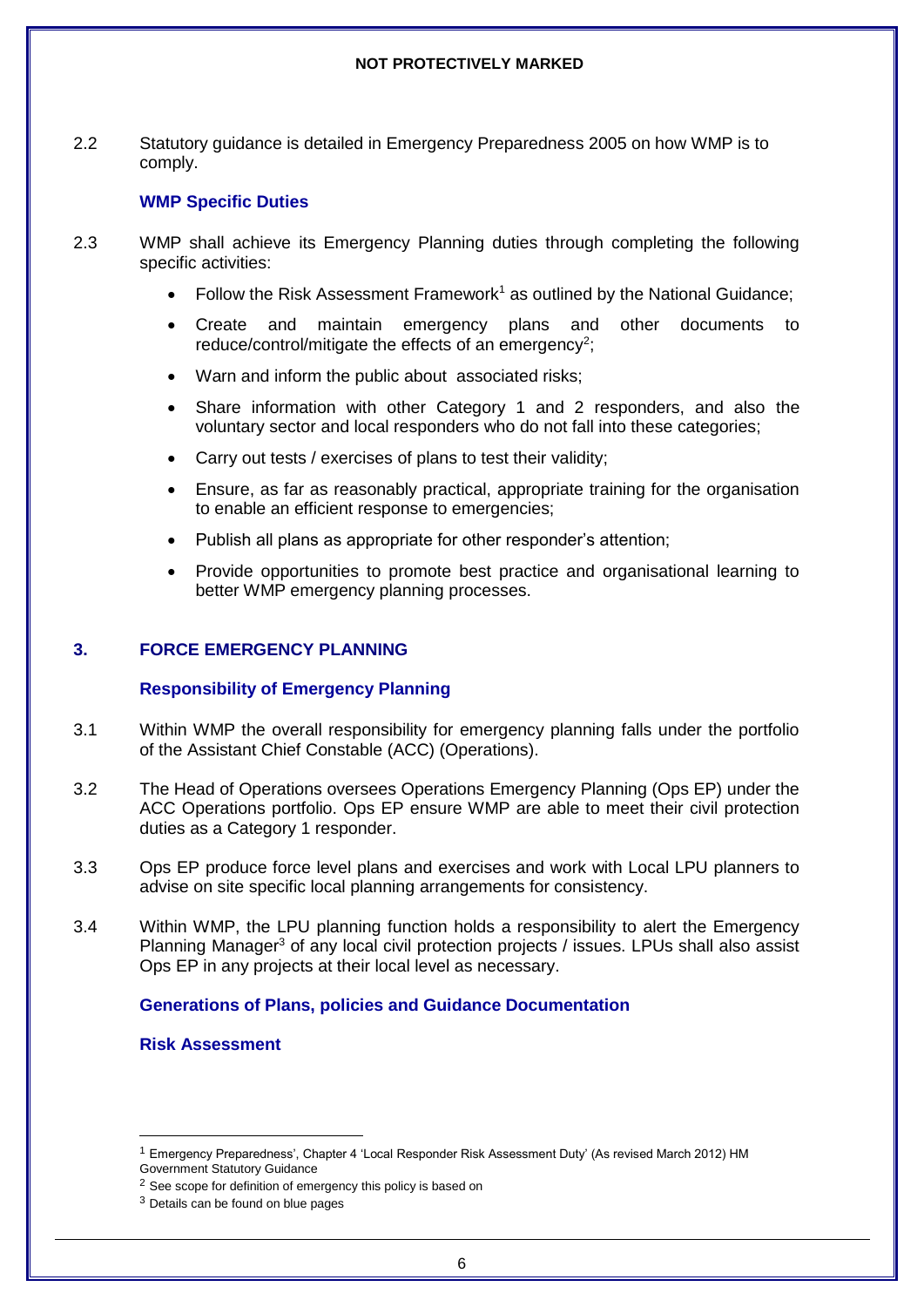**NOT PROTECTIVELY MARKED** 3.5 WMP will be involved in the multi-agency risk assessment process through the Local Resilience Forum (LRF) for both threats and hazards when the National Risk

Assessments are released by Cabinet Office.

#### <span id="page-6-0"></span>**Plans**

- 3.6 Ops EP are responsible for the creation of force wide emergency plans for WMP. Please see Appendix A for the detailed processes that all plans should follow on creation.
- 3.7 The rational for an emergency plan will be based on two areas;
	- West Midlands Conurbation Risk Assessment E.g. the Environmental Pollution Plan which covers all risks relating to industrial accidents and contamination risks.
		- Or
	- A generic arrangement which will support response where a more specific set of actions and guidance is required - E.g. large scale evacuation and force mobilisation.
- 3.8 The Ops EP methodology in planning is to produce generic plans to enable a response to a wide range of possible scenarios and not just specific incident's. For instance, the Human Infectious Disease Plan has a generic common consequence approach that provides preparedness for a wide range of human health incidents including pandemic flu and Ebola. This generic framework of planning negates the need to have individual incident plans.
- 3.9 Ops EP will also be involved in the production of multi-agency plans where they cover policing roles and responsibilities E.g. Local Resilience Forum Plans.

#### <span id="page-6-1"></span>**Policies**

3.10 Ops EP are responsible for the creation of relevant policies, and guidance documents which support emergency plans. Policies shall be created and applied to outline good practice and/or legal requirements regarding behaviour and actions of staff.

#### <span id="page-6-2"></span>**Templates**

- 3.11 Ops EP have created, and maintain, generic templates for emergency plans and guidance documents. The templates are designed to ensure that all documents meet the requirements of the CCA, follow national best practice, meet the needs of the end user and follow corporate consistency.
- 3.12 Documents identified as force policy will use the force policy template created by the Operational Standards Department Policy Team.

#### <span id="page-6-3"></span>**Force Process for Plan Creation**

3.13 WMP has a process for producing plans (see Appendix A). This process allows all plans to meet force and legislative requirements for their production and maintenance during consultation and embedding phases (Emergency Planning Cycle, Emergency Preparedness pg. 54).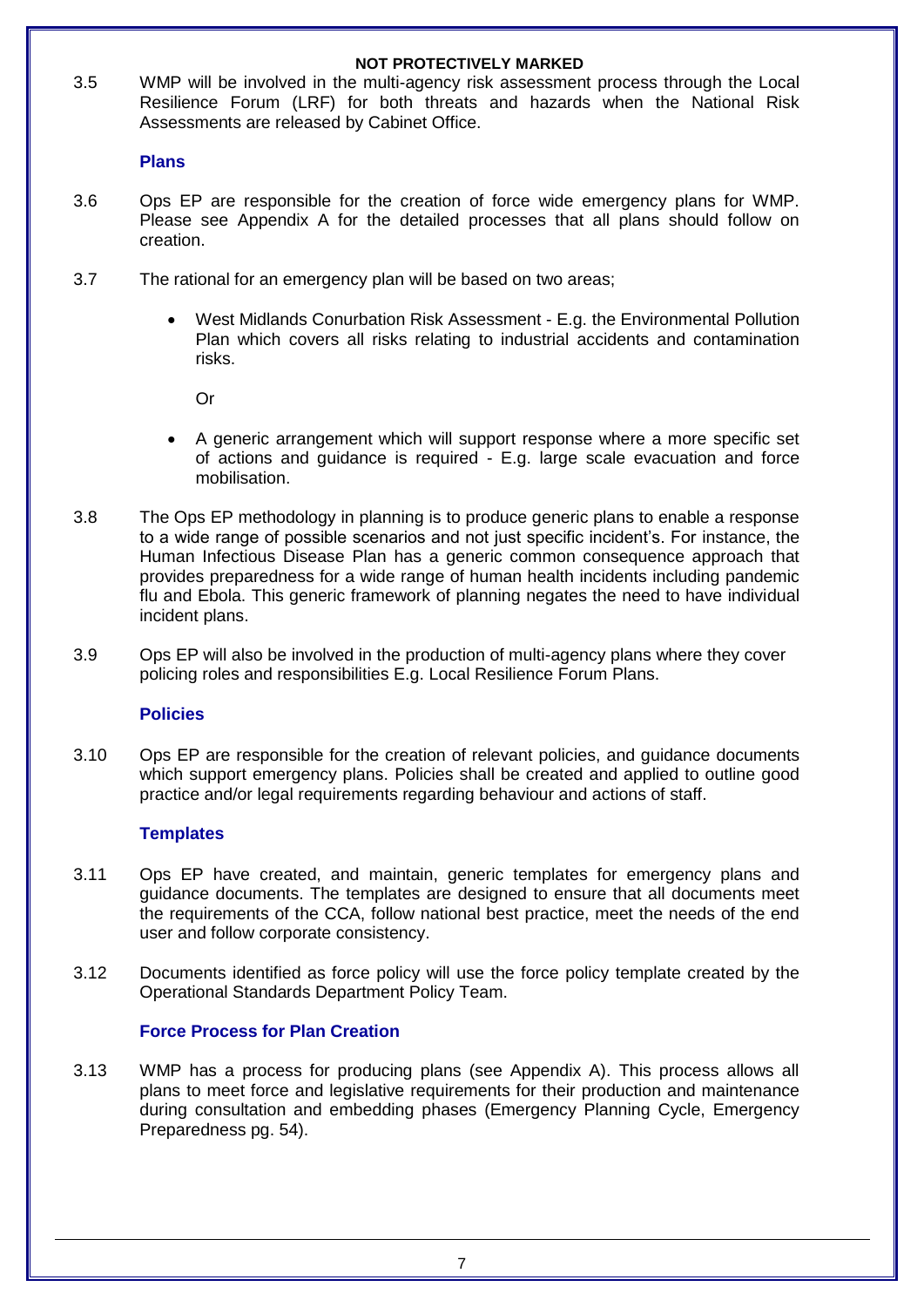- **NOT PROTECTIVELY MARKED** 3.14 Plans and guidance that WMP produce shall have a document that records each stage to track its creation processes. Version control is recorded on each plan for interim and full reviews.
- 3.15 When each plan is reviewed the appropriate AIMS package shall be updated accordingly.<sup>4</sup>

#### <span id="page-7-0"></span>**Maintenance and Review**

3.16 Where documents relate to partner agencies, those partner agencies should be consulted upon review, as well as carrying out the mandatory consultations in order to fulfil the 'cooperating and information sharing' duty under the CCA.

#### <span id="page-7-1"></span>**Version Control**

- 3.17 Version control shall be used and recorded in a table on each document produced. In the case of an interim maintenance change before a full review is due or whilst a document is in draft then the number after the "point" will change to reflect each time changes have been made (i.e. 0.**1**, 0.**2**, 0.**3**).
- 3.18 Once finalised and signed off / agreed as a 'live' document, the number before the "point" will change and the number after the point will return to zero (**1**.0, **2**.0, **3**.0).
- 3.19 Details of the change(s) made which prompted a version control should be clearly identified in the table of amendments, present within each document produced.

#### <span id="page-7-2"></span>**4. TESTING AND EXERCISING**

1

4.1 In accordance with the Civil Contingencies Act (CCA) (2004) West Midlands Police (WMP), as a Category One responder, have a statutory requirement to have 'fit for purpose' plans in order to maintain and perform their required role during a response to emergencies. Furthermore, testing and exercising will demonstrate the validity of plans, effectiveness of procedures and ability of response.

### <span id="page-7-3"></span>**Frequency of Testing / Exercising**

- 4.2 Testing and Exercising will be conducted based on the risk. At a minimum, Ops EP will conduct an exercise of the plans when they undergo a full review.
- 4.3 The occurrence of spontaneous incidents or pre-planned events<sup>5</sup> will count as a test/exercise.

#### <span id="page-7-4"></span>**Budget and Financing for the Test / Exercise**

- 4.4 WMP currently has **no designated budget** for the delivery of testing/exercising concerning their business continuity or emergency plans.
- 4.5 Where approved, WMP will accept the cost of our own participants' time to attend exercises held by other organisations, or the cost of our own participants and facilitators' time to design, run and attend exercises where no costs over and above staff time will be accrued.

<sup>4</sup> This will be as reasable as possible through the force changes to AIMS systems

<sup>5</sup> Pre-planned events include pre-planned force / multi-agency events and exercises, planned by both WMP, and/or partner agencies.

<sup>8</sup>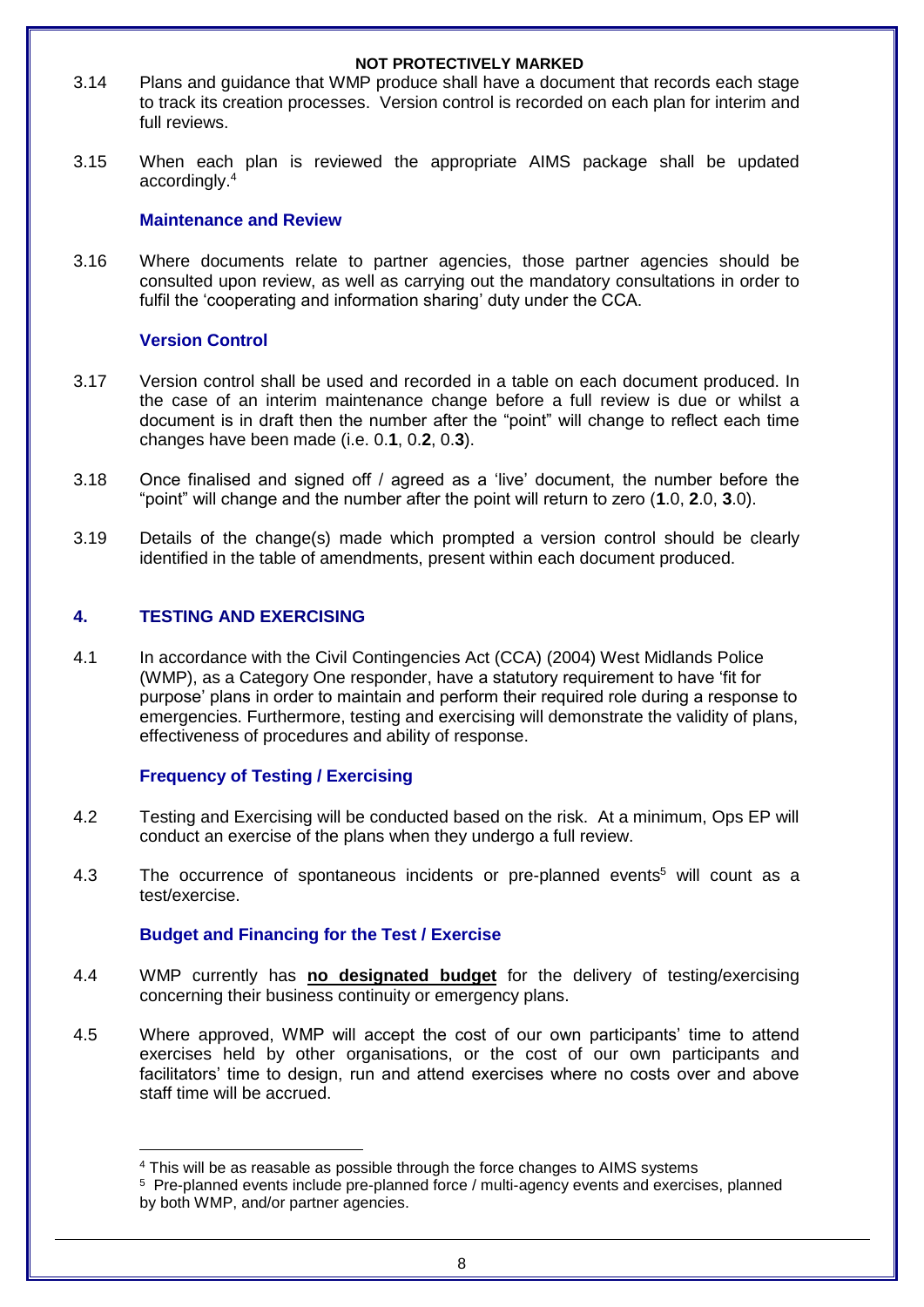**NOT PROTECTIVELY MARKED** 4.6 Exercises run by WMP should always be designed and run to the most cost effective option where additional resources are not needed to conduct the exercise e.g. Walk through, Hydra or Table Top

#### <span id="page-8-0"></span>**Testing / Exercising Calendar**

- 4.7 Ops EP maintain their own internal calendar which identifies when the testing/exercising of plans are due and if any test/exercises are planned.
- 4.8 Any tests/exercises on the OEP testing and exercising calendar will be transferred onto the Force Events Calendar as appropriate.

#### <span id="page-8-1"></span>**5. PARTNERSHIP WORKING**

#### <span id="page-8-2"></span>**Multi-Agency Cooperation and Information Sharing**

- 5.1 WMP as a Category one responder have a duty under the CCA to 'Cooperate and Information Share'. The CCA also places a statutory requirement on WMP to have regard for Category two responders. These requirements are met by WMP through representation in the following bodies:
	- Local Resilience Forum (LRF);
	- General Working Group (GWG);
	- GWG sub groups;
	- Multi-Agency Emergency Services Unit (MAESU)
	- General multi-agency emergency planning/exercise arrangements.

#### <span id="page-8-3"></span>**Local Resilience Forum (LRF) Coordination**

5.2 The LRF is a multi-agency body, with its own governing structure with multiple layers of groups and sub groups. Its principal mechanism is to facilitate multi-agency cooperation and coordination as required under the CCA. At the top layer of the LRF structure is the 'LRF' meeting group. A representative from attending agencies requires them to be of the Executive Officer's level or above. The LRF then provide work streams for the GWG.

#### <span id="page-8-4"></span>**General Working Group (GWG)**

- 5.3 The GWG is a tactical working group of the LRF to which specific projects directed from the LRF will be coordinated. At this level, officers are sent from the respective agencies usually of managerial level of responsibility.
- 5.4 Where possible, subject to operational commitments, WMP will send a suitable representative. Additional members of WMP can attend to represent sub groups of the LRF.

#### <span id="page-8-5"></span>**GWG Sub Group**

5.5 GWG sub groups can be created to facilitate projects that are conurbation wide and involve partner agencies. Sub groups might be set up because of national requirements.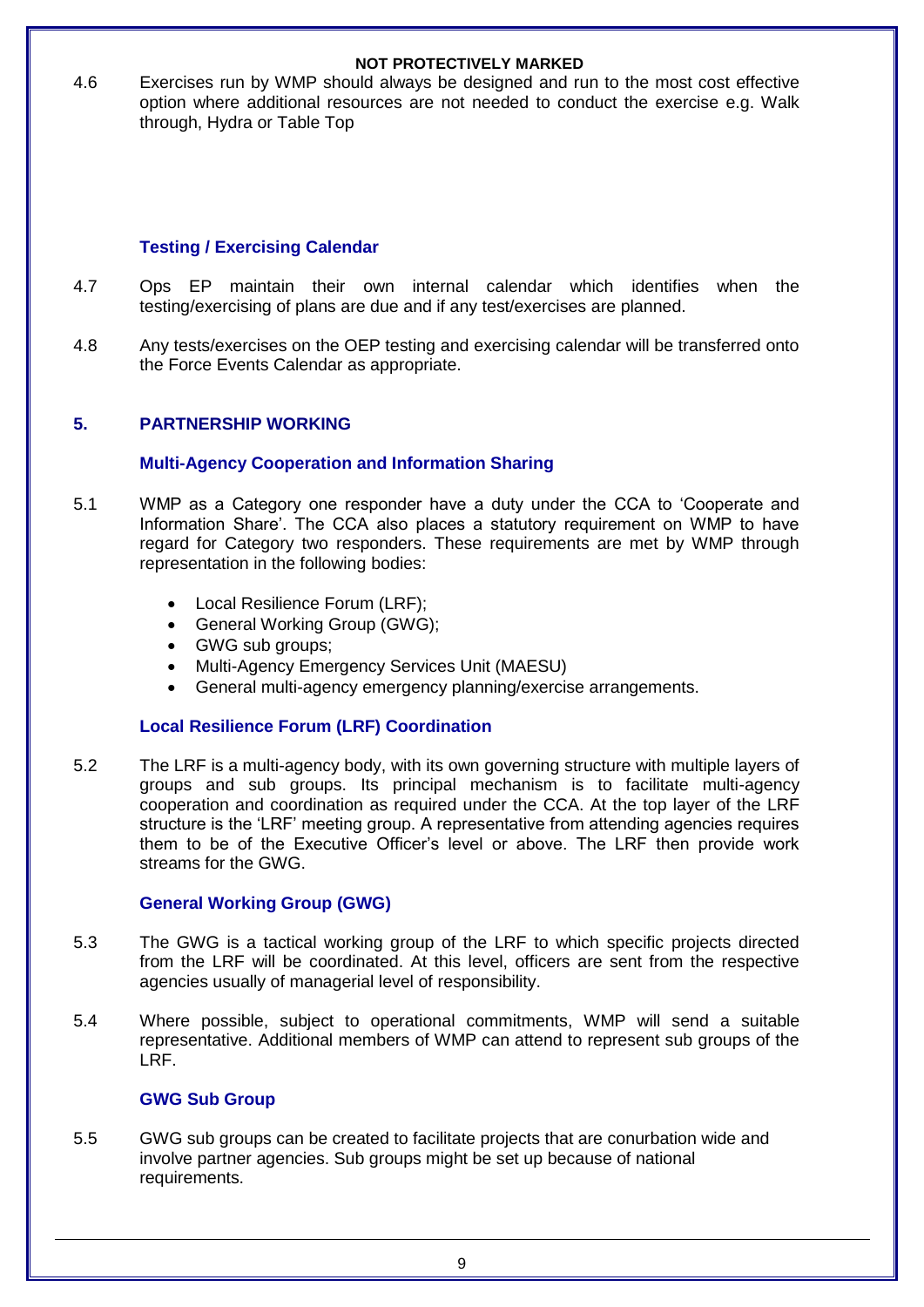#### <span id="page-9-0"></span>**Community Risks**

5.6 WMP in conjunction with other partner agencies, are responsible for assessing risks and publishing these to encourage community resilience. WMP will publish the Community Risk Register.

#### <span id="page-9-1"></span>**6. PLAN PROMOTION, DISTRIBUTION & MARKETING.**

6.1 The following methods will be adopted to ensure full knowledge of the Plans:

oPublication on the WMP intranet site;

- oDirect distribution to all those mentioned within;
- oThrough the Resilience Direct System.

#### <span id="page-9-2"></span>**Document Retention**

- 6.2 Ops EP will place plans on the force intranet to be used directly by WMP commanders or to support their response and keep a copy of the live version on the Operations shared drive. Plans that fall out of this will be retained on the 'West Midlands Conurbation LRF' Resilience Direct file store.
- 6.3 Hard copies of the plans will be filed in Force Contact Centre and Gold Command and replaced whenever an interim review is carried out. Ops EP will retain the previous full version of the plan and any interim review which has been carried out before the next full review.

#### <span id="page-9-3"></span>**7. HUMAN RIGHTS.**

7.1 This policy has been implemented and reviewed in accordance with the European Convention and principles provided by the Human Rights Act 1998. The application of this policy has no differential impact on any of the articles within the Act. However, failure as to its implementation would impact on the core duties and values of WMP (and its partners), to uphold the law and serve/protect all members of its community (and beyond) from harm.

#### <span id="page-9-4"></span>**8. FREEDOM OF INFORMATION (FOI).**

- 8.1 Public disclosure of this policy document is determined by the Force Policy Coordinator on agreement with its owner. Version 2.3 of this policy has been GPMS marked as Protect
- 8.2 Public disclosure does not automatically apply to supporting Force policies, directives and associated guidance documents, and in all cases the necessary advice should be sought prior to disclosure to any one of these associated documents.

| Which exemptions apply and to  | Whole      | Section |
|--------------------------------|------------|---------|
| which section of the document? | I document | number  |
| <b>None</b>                    | ۰          |         |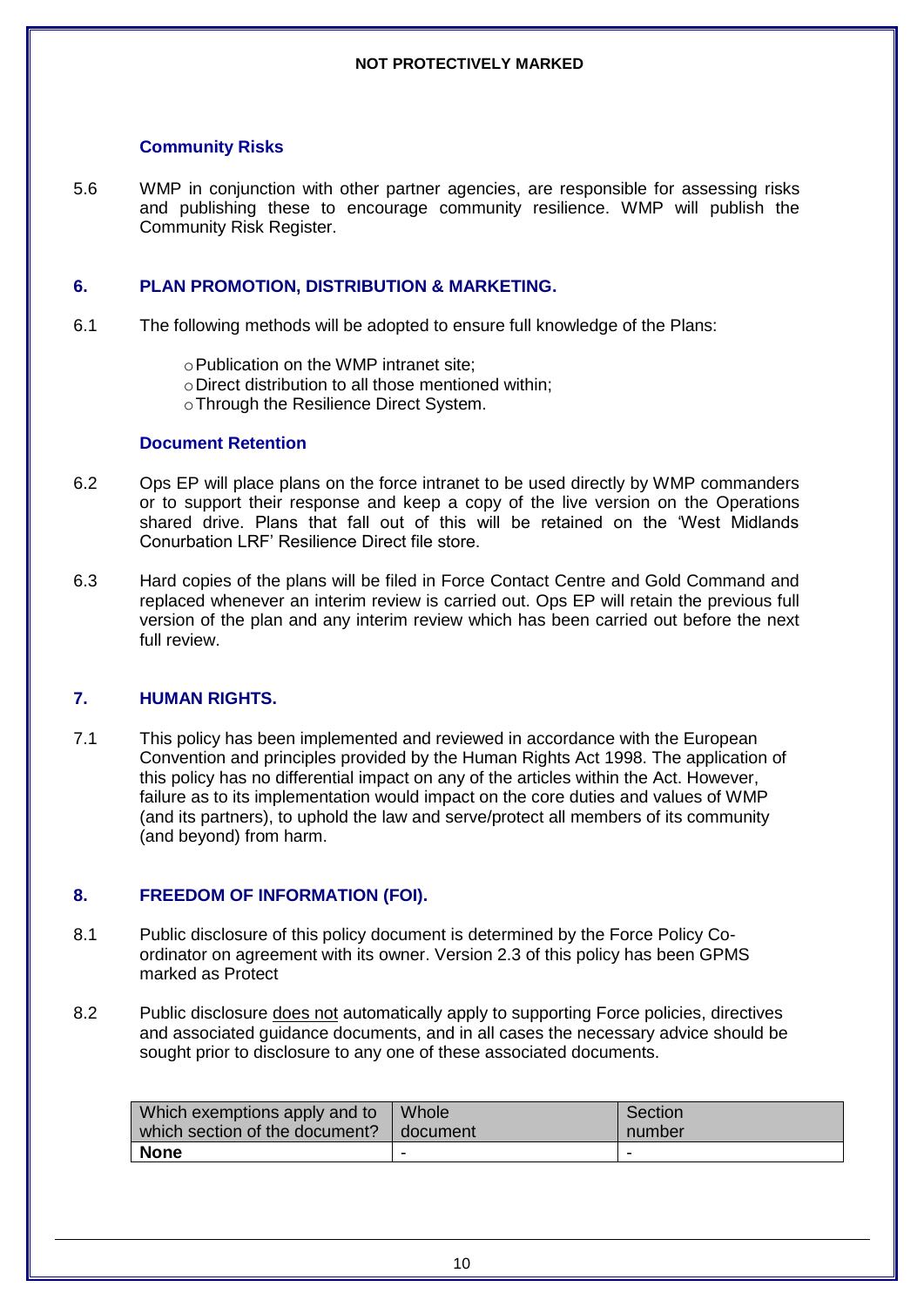#### <span id="page-10-0"></span>**9. POLICY PROMOTION / DISTRIBUTION & MARKETING.**

- 9.1 The following methods will be adopted to ensure full knowledge of the Policy:
	- Message released on Force Message of the Day.
	- Promotion/Publication of Force Intranet
	- Published on the Force Policy Portal

#### <span id="page-10-1"></span>**10. REVIEW.**

- 10.1 The policy business owner maintains outright ownership of the policy and any other associated documents and in-turn delegate responsibility to the department/unit responsible for its continued monitoring.
- 10.2 The policy should be considered a 'living document' and subject to regular review to reflect upon any Force, Home Office/ACPO, legislative changes, good practice (learning the lessons) both locally and nationally, etc.
- 10.3 A formal review of the policy document, including that of any other potential impacts i.e. EQIA, will be conducted by the date shown as indicated on the first page.
- 10.4 Any amendments to the policy will be conducted and evidenced through the Force Policy Co-ordinator and set out within the version control template.
- 10.5 Feedback is always welcomed by the author/owner and/or Force Policy Co-ordinator as to the content and layout of the policy document and any potential improvements.

**CHIEF CONSTABLE**